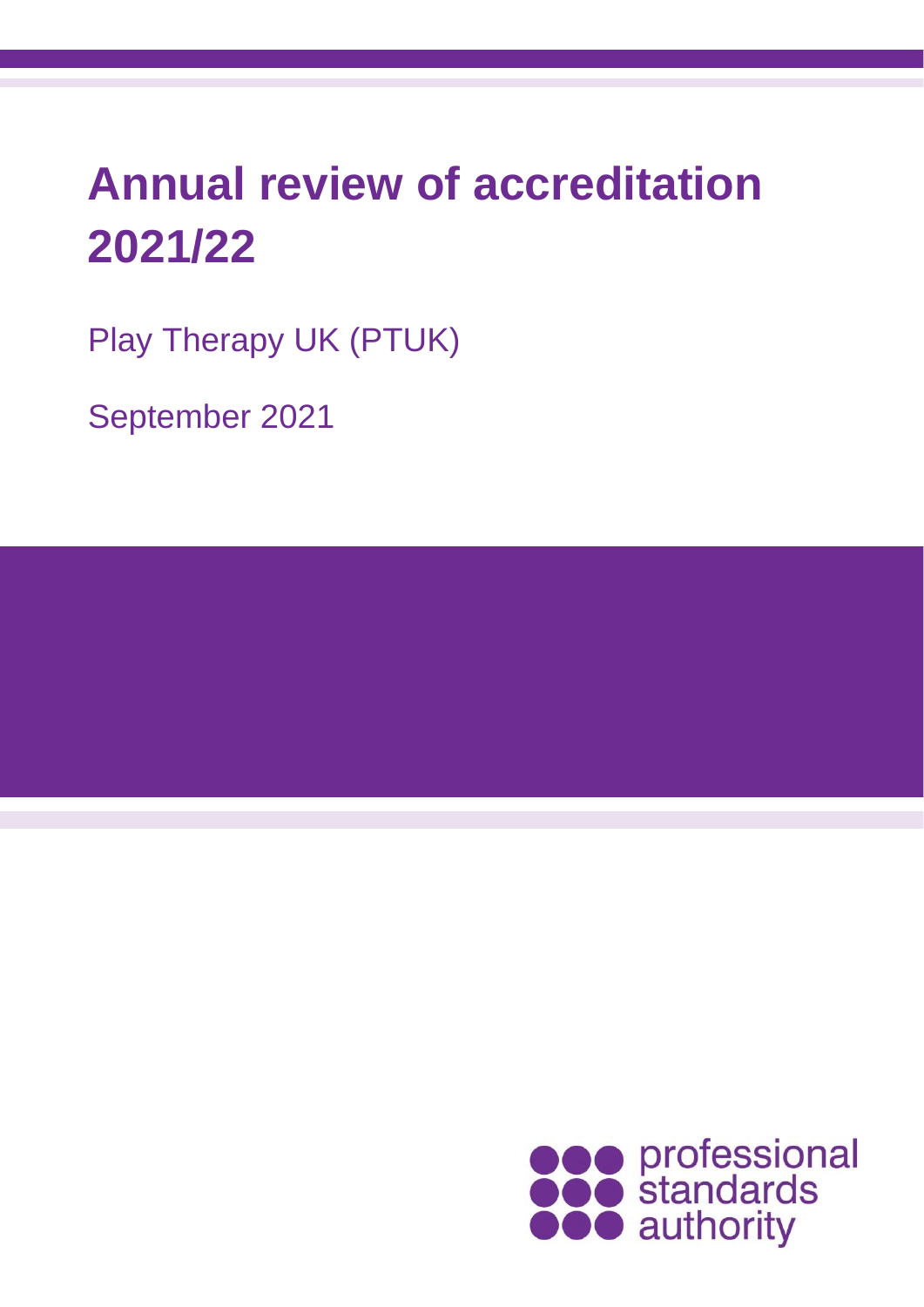## **Contents**

### **About Play Therapy UK (PTUK)**

Play Therapy UK (PTUK) registers:

- Certified Play Therapists
- Accredited Play Therapists
- Certified Practitioners in Therapeutic Play Skills
- Certified Play and Creative Arts Counsellors of Children and Young People
- Filial Play Coaches
- Certified Supervisors of Play and Creative Arts Therapists

Its work includes:

- Setting and maintaining standards of practise and conduct
- Maintaining a register of qualified professionals
- Assuring the quality of education and training
- Requiring registrants to keep up their skills up to date through continuing professional development
- Handling complaints and concerns raised against registrants and issuing sanctions where appropriate.
- Managing a large clinical evidence base

As of 30 January 2021, there were 2664 registrants on PTUK's register.

PTUK was accredited on 11 April 2013. This is PTUK's seventh annual review, and this report covers 11 April 2020 to 11 April 2021.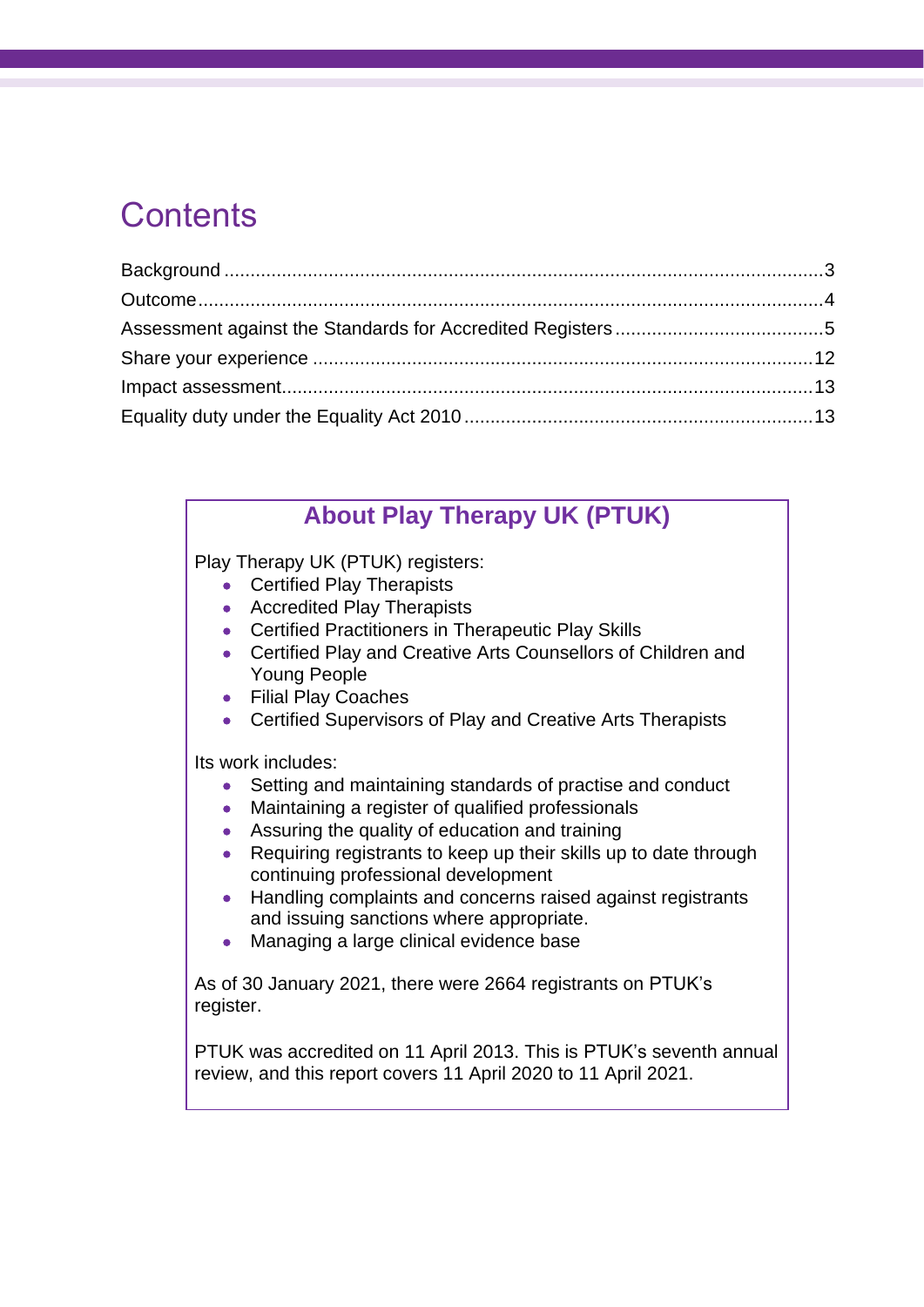# <span id="page-2-0"></span>**Background**

The Professional Standards Authority accredits registers of people working in a variety of health and social care occupations not regulated by law. To be accredited, organisations holding such registers must prove that they meet our demanding [Standards for Accredited Registers](https://www.professionalstandards.org.uk/accredited-registers/about-accredited-registers/our-standards) (the Standards). Accreditation is reviewed every 12 months.

Accreditation can be renewed by a Moderator in cases where all Standards are evidenced to be met. A Moderator can issue Recommendations and note Achievements.

Where concerns do exist, or information is not clear, a targeted review will be initiated by a Moderator. The outcome of this review is assessed by an Accreditation Panel, who can decide to renew accreditation, renew accreditation with conditions, suspend accreditation or remove accreditation. Panels may also issue Recommendations.

- **Condition** Changes that must be made within a specified timeframe to maintain accreditation
- **Recommendation** Actions that would improve practice and benefit the operation of the register, but do not need to be completed for compliance with the Standards to be maintained. Implementation of recommendations will be reviewed at annual renewal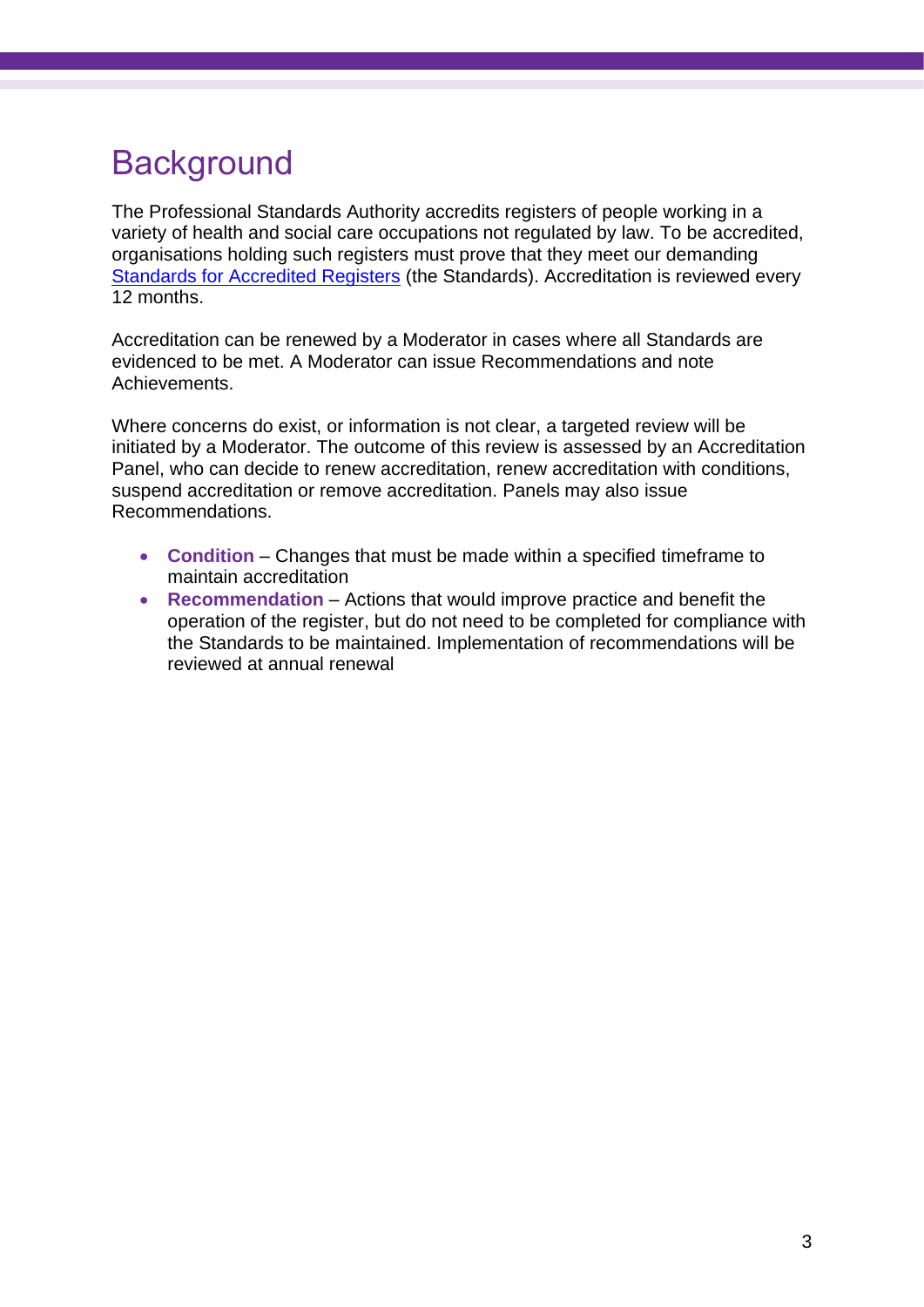### <span id="page-3-0"></span>**Outcome**

Accreditation for PTUK was renewed with Conditions of Accreditation for the period of 11 April 2021 to 11 April 2022.

Accreditation was renewed by a Panel following a targeted review to look at Standards 2, 4, 5, 7, 9 and 11 in greater depth.

The following Conditions must be met within one year of the publication of this report:

- **Condition One**: Develop contingency plans for the continued operations and leadership of PTUK should the current Chief Executive leave their role. These should include how PTUK will ensure that persons named in the succession plan are equipped for the role of Chief Executive. (paragraph 7.13)
- **Condition Two**: Strengthen arrangements for the governance and oversight of leadership decisions affecting PTUK. This could include: expanding the Board of Directors so there is more than one Director; setting out clear delegation of responsibilities and decisions to the Senior Management Team within PTUK's frameworks; enhancing the powers of non-shareholding members at the AGM; and strengthening the independence and robustness of the BCTIWC's oversight of PTUK. (paragraph 7.13)
- **Condition Three**: Publish clear details of the relationship between PTUK, APAC and the BCTIWC so that it is clear to the public who has ultimate responsibility for key functions and how to raise a concern about any aspect of their work. (paragraph 7.13)

We also issued the following recommendation aimed at best practice:

• **Recommendation 1:** PTUK should identify groups who have a clear interest in its policies and processes and ensure that there are mechanisms to consult and take account of their feedback. (paragraph 7.15)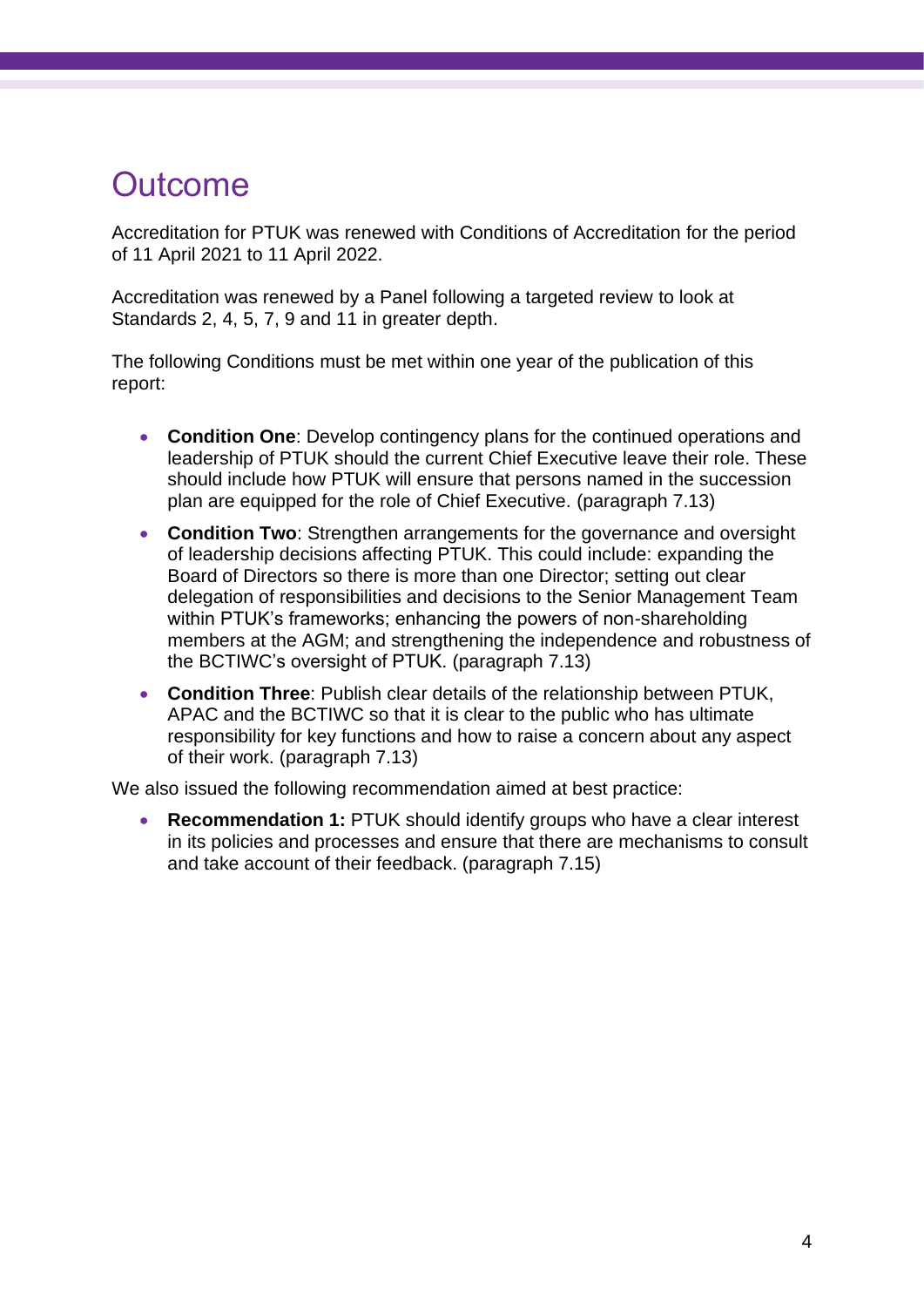### <span id="page-4-0"></span>Assessment against the Standards for Accredited Registers

**Standard 1: the organisation holds a voluntary register of people in health and/or social care occupations**

- 1.1 PTUK reported an increase in the number of registrants since its previous annual review, from 2334 to 2664
- 1.2 We found that this Standard continued to be met.

**Standard 2: the organisation demonstrates that it is committed to protecting the public and promoting public confidence in the occupation it registers**

- 2.1 PTUK operates as a governing body and professional play therapy association, promoting the interests of play therapy and its membership. PTUK's Register of Play and Creative Arts Therapists allows the public to search for practitioners that meet its standards for safe and effective practice. PTUK's Director and staff also operate the Academy of Play and Child Psychotherapy (APAC), a training provider providing qualifications conferring eligibility to join PTUK's register, and Play Therapy International (PTI), which aims to develop and support the practice of play therapy in other countries.
- 2.2 When first accredited, PTUK was overseen by two Directors, with supporting staff. We had previously noted that PTUK's accreditation of APAC clinical standards raised a potential conflict of interest that might impact on PTUK's ability to inspire confidence in the occupations it registers. That conflict was mitigated through separation of PTUK's Chief Executive and Registrar roles, and the establishment of the British Council for Therapeutic Interventions with Children (BCTIWC) as an independent body responsible for oversight and scrutiny of PTUK.
- 2.3 One of PTUK's two Directors (who was also PTUK's Registrar), Jeff Thomas, died in July 2020. PTUK recognised the Director's 22 years' contribution to the development of play therapy and to its register, and the significant amount of work they had performed voluntarily.
- 2.4 PTUK had since developed its Professional Practice and Career Management Team (PTUK's Senior Management Team) to carry on that work and assure PTUK's long-term sustainability. PTUK reported it had updated its website and implemented a new database and accounting system. During the period under review it has also taken actions in response to the Covid-19 pandemic, including temporary suspension of APAC-led training worldwide.
- 2.5 We noted that following the death of the Jeff Thomas, PTUK's Chief Executive and sole remaining Director had temporarily taken over the additional role of Registrar while developing the Senior Management Team. During our review we considered whether the Chief Executive's multiple responsibilities could compromise the 'firewall' between PTUK's professional membership interests, and regulatory functions.
- 2.6 We carried out a Targeted Review to look in greater depth at how the current arrangements for management and oversight of PTUK affected the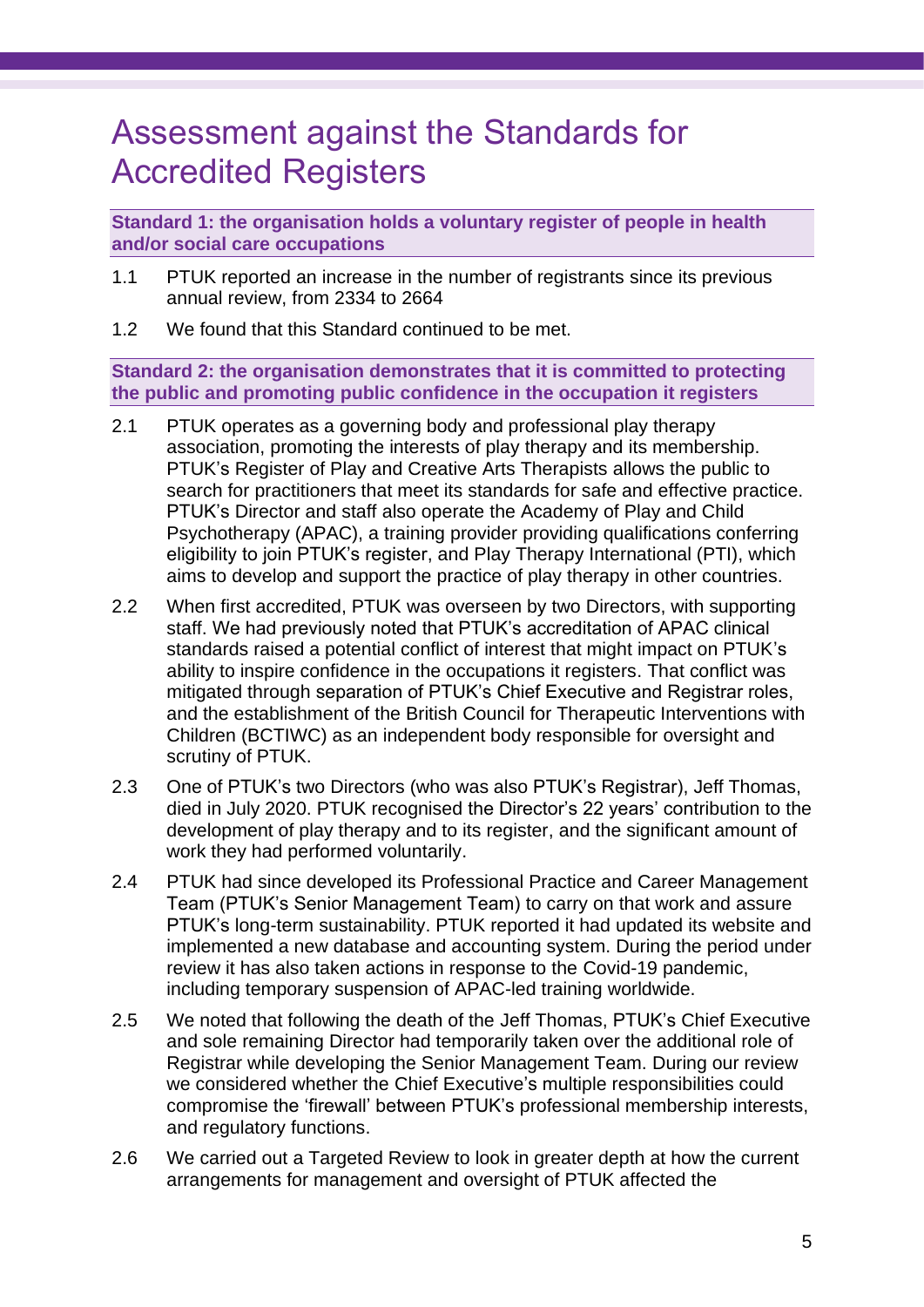Standards. We found that the current arrangements do not allow for effective challenge and scrutiny of decision-making. It is important this is addressed to give confidence that PTUK prioritises public protection over other interests. The Conditions set out at Standard 7 therefore also affect Standard 2.

2.7 This Standard continues to be met subject to the Conditions set in Standard 7.

#### **Standard 3: risk management**

- 3.1 The Authority had previously considered Accredited Registers' approaches to safeguarding issues; how registers are prepared to protect children, young and vulnerable people from abuse and neglect. As a Register for practitioners working with children and young people, PTUK's risk management practices are focussed on risks that may occur when treating these groups. The Authority had noted PTUK's requirements and guidance for registrants: it raised awareness of safeguarding matters through its 'Play for Life' journal and 'Good to Know' e-newsletter.
- 3.2 At the previous annual review, we sought to better understand the actions PTUK would take if it identified a safeguarding concern. We issued a Recommendation for PTUK to review its safeguarding process to ensure that it is integrated effectively with the roles and responsibilities of other authorities especially the local authority, police and schools.
- 3.3 In April 2021 PTUK published its [Safeguarding Policy.](https://playtherapy.org.uk/wp-content/uploads/2021/05/PTUK-safeguarding-policy.pdf) We noted that this policy states 'where an allegation is made against a PTUK member who works with children or young people, PTUK being an awarding body and not an employer will consult with appropriate LADOs (Local Authority Designated Officers) for advice'.
- 3.4 We consider that the previous Recommendation has been considered. This Standard continues to be met.

**Standard 4: the organisation demonstrates that it has sufficient finance to enable it to fulfil its voluntary register functions effectively including setting standards, education, registration, complaints and removal from the register**

- 4.1 PTUK has not increased its registration fees over the past year.
- 4.2 PTUK has recently employed paid staff for roles that were previously performed voluntarily. PTUK advised it held reserves for unexpected events such as the Covid-19 pandemic. These reserves had been drawn upon when PTUK operated at a reduced income through the pandemic, due to temporarily pausing some of its income-generating activities. However, its financial position has since been strengthened by the increases in membership and it has assured us that it is building up its reserves again.
- 4.3 As part of our review, we checked records from Companies House and that PTUK has appropriate business insurance policies in place.
- 4.4 This Standard continues to be met.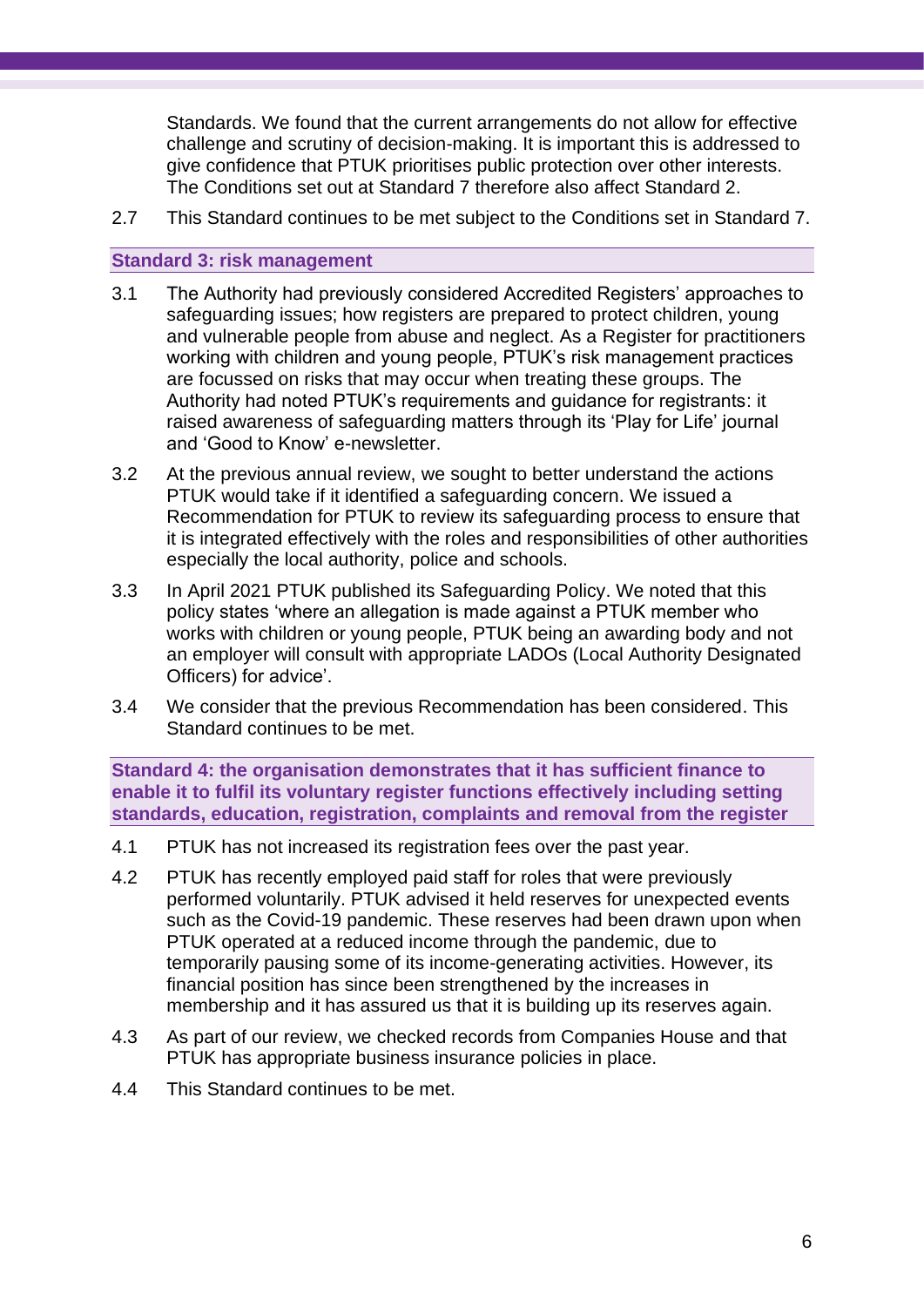**Standard 5: the organisation demonstrates that it has the capacity to inspire confidence in its ability to manage the register effectively**

- 5.1 PTUK provided its **Equality and Diversity Policy which states 'PTUK believes** that every person has the right to live a life free from discrimination, harassment, bullying and disadvantage regardless of their age, disability, gender or gender choice, pregnancy and parental responsibilities, race, relationship status, religion or belief and sexual orientation. PTUK appreciates and values the contributions of every registrant, associate and all others who work with PTUK to achieve its vision as befits the largest play therapy organisation in the UK.' We will review how this policy is being implemented, at our next review.
- 5.2 PTUK also published its [LGBTQIA+ Policy Statement 2020](https://playtherapy.org.uk/lgbtqia-policy-statement-2020/) which sets out its expectations that 'all members of PTUK staff and registrants behave in a way that respects the mental health and wellbeing of LGBTQIA+ people to enable LGBTQIA+ people to live full and equal lives.'
- 5.3 Oversight of the PTUK is provided by BCTIWC, which produces an annual report. We reviewed the BCTIWC's 2020 annual report on PTUK<sup>1</sup>. This provides examples of BCTIWC checking' the work of PTUK, such as its advice to registrants regarding the Covid-19 pandemic, finding that this had been prompt and clear. The BCTIWC also reported that following an unplanned downtime of PTUK's website, PTUK had not identified any data breaches and had reported the event to the Information Commissioners' Office (ICO).
- 5.4 PTUK advised that it 'cannot decide on new competencies, changes to working practices or similar without the agreement of the BCTIWC'. Recent examples of PTUK consulting with BCTIWC on key matters included its decision not to allow exemptions to its registration requirements if training providers had not been able to complete their syllabuses, due to the Covid-19 pandemic. PTUK had also consulted with the BCTIWC prior to deciding not to allow registrants to conduct online-play therapy services during lockdown periods.
- 5.5 In January 2021, PTUK published its [Unreasonably Persistent Contact and](https://playtherapy.org.uk/wp-content/uploads/2021/06/Unreasonably-Persistent-Contact-and-Unacceptable-Behaviour-Policy-01-21VFinal-1.pdf)  [Unacceptable Behaviour Policy](https://playtherapy.org.uk/wp-content/uploads/2021/06/Unreasonably-Persistent-Contact-and-Unacceptable-Behaviour-Policy-01-21VFinal-1.pdf) which sets out how it responds to inappropriate behaviour towards its staff. Potential outcomes of the policy for members include sanctions such as suspension of registration. Appeals of outcomes will be considered by the BCTIWC.
- 5.6 We noted that during the timeframe under review, a registrant had submitted a complaint about PTUK. This complaint had been considered in the context of this policy. PTUK reported the concern had since been resolved to the satisfaction of all parties. However, we had a concern that given the serious nature of the complaint, whether it was appropriate in this case to have considered it under this policy. We further noted that the complaint had not been included within BCTIWC's annual report, which PTUK confirmed during our review as an error.

<sup>1</sup> Available at:<https://www.bctiwc.org/>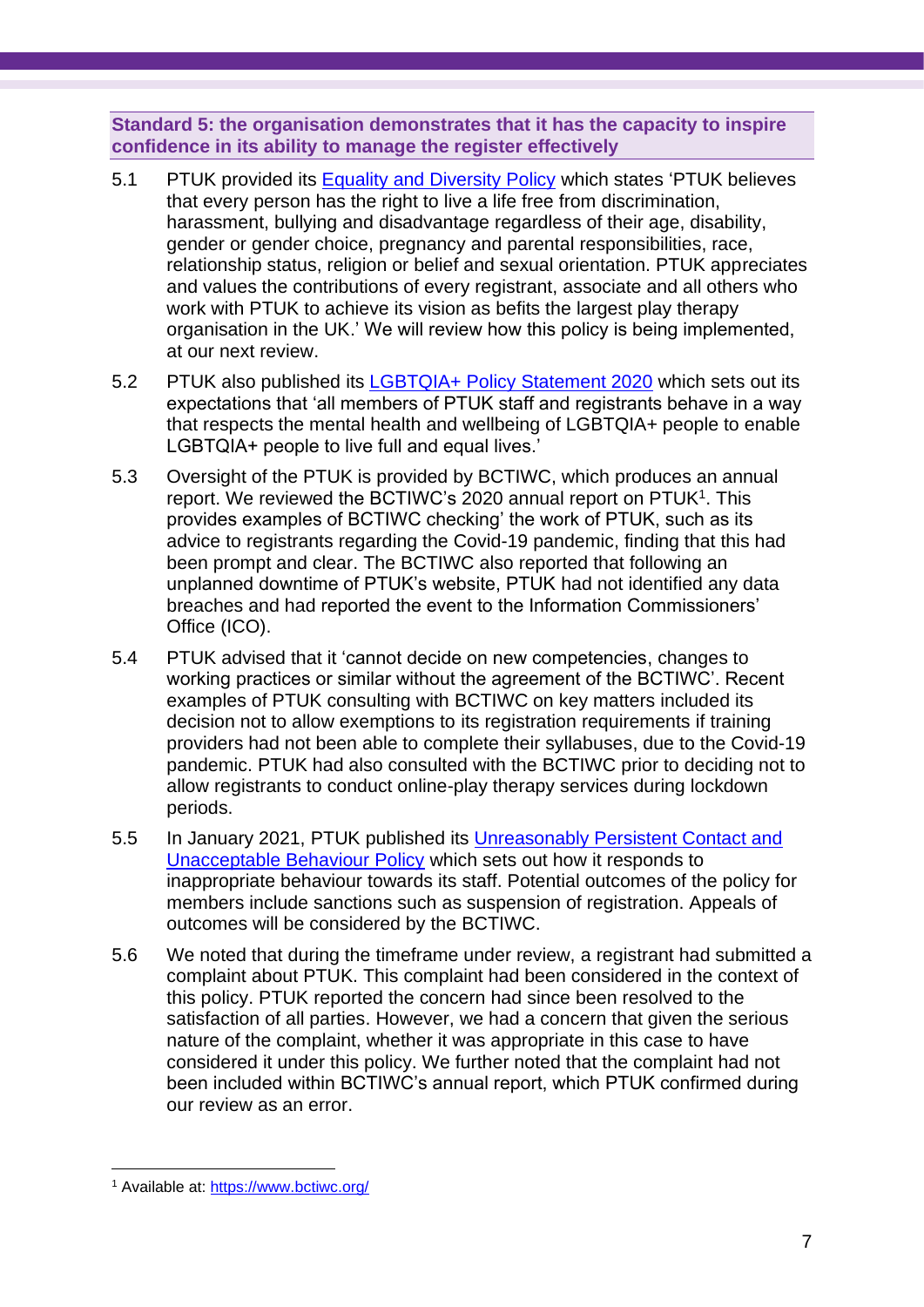- 5.7 The handling of this complaint raised concerns about whether PTUK considers organisational complaints in a transparent and open way, and about the robustness of the BCTWIC's oversight. Consequently, the Conditions set out at Standard 7 also apply to the Standard 5.
- 5.8 This Standard continues to be met subject to the Conditions set in Standard 7.

**Standard 6: the organisation demonstrates that there is a defined knowledge base underpinning the health and social care occupations covered by its register or, alternatively, how it is actively developing one. The organisation makes the defined knowledge base or its development explicit to the public**

- 6.1 There were no significant changes reported or noted in the past year.
- 6.2 This Standard continues to be met.

#### **Standard 7: governance**

- 7.1 At the 2019 annual review we issued a Recommendation (reissued in 2020) for PTUK to make sure that the certificates issued by APAC and PTUK did not give the impression that completion of APAC training then required membership of PTUK. We also asked PTUK to make sure that its communications did not suggest that 'play therapist' was a protected title.
- 7.2 PTUK advised us during this review that APAC would delete statements on qualifications that could suggest that graduate play therapists must retain membership of PTUK. PTUK would also post statements on its website confirming that university-issued qualifications were sufficient proof of meeting PTUK's education requirements, and that PTUK registration was voluntary. We found that the Recommendation had been considered.
- 7.3 As part of our review, we considered PTUK's arrangements for the management and oversight of the organisation following the death of its second Director and Registrar in July 2020, as set out under Standard 2.
- 7.4 We considered the fact that the Chief Executive of PTUK was also its sole Director and its (unsalaried) Company Director, in addition to holding the role of Chief Executive for PTUK's training provider APAC. Although a new Registrar was appointed during the period of our review, this role had also been carried out by the Chief Executive since July 2020. The Chief Executive is additionally the sole shareholding member, giving them majority voting rights on decisions taken at its Annual General Meeting.
- 7.5 PTUK has advised us that it has received legal advice that a single Director is acceptable for the size of the company. It has developed its Senior Management Team to assist the Chief Executive in key decision making. A Registrar has been appointed, although they are not a Director. The BCTIWC provides oversight and may challenge PTUK's decisions.
- 7.6 While the legal advice that PTUK has received may well be correct for a commercial organisation, we had concerns about whether a single Director who has overall control of the organisation (subject to oversight from the BCTIWC) is appropriate for a public interest organisation which licenses practitioners and has a role in protecting the public and where there is a strong interest in maintaining its role for the future.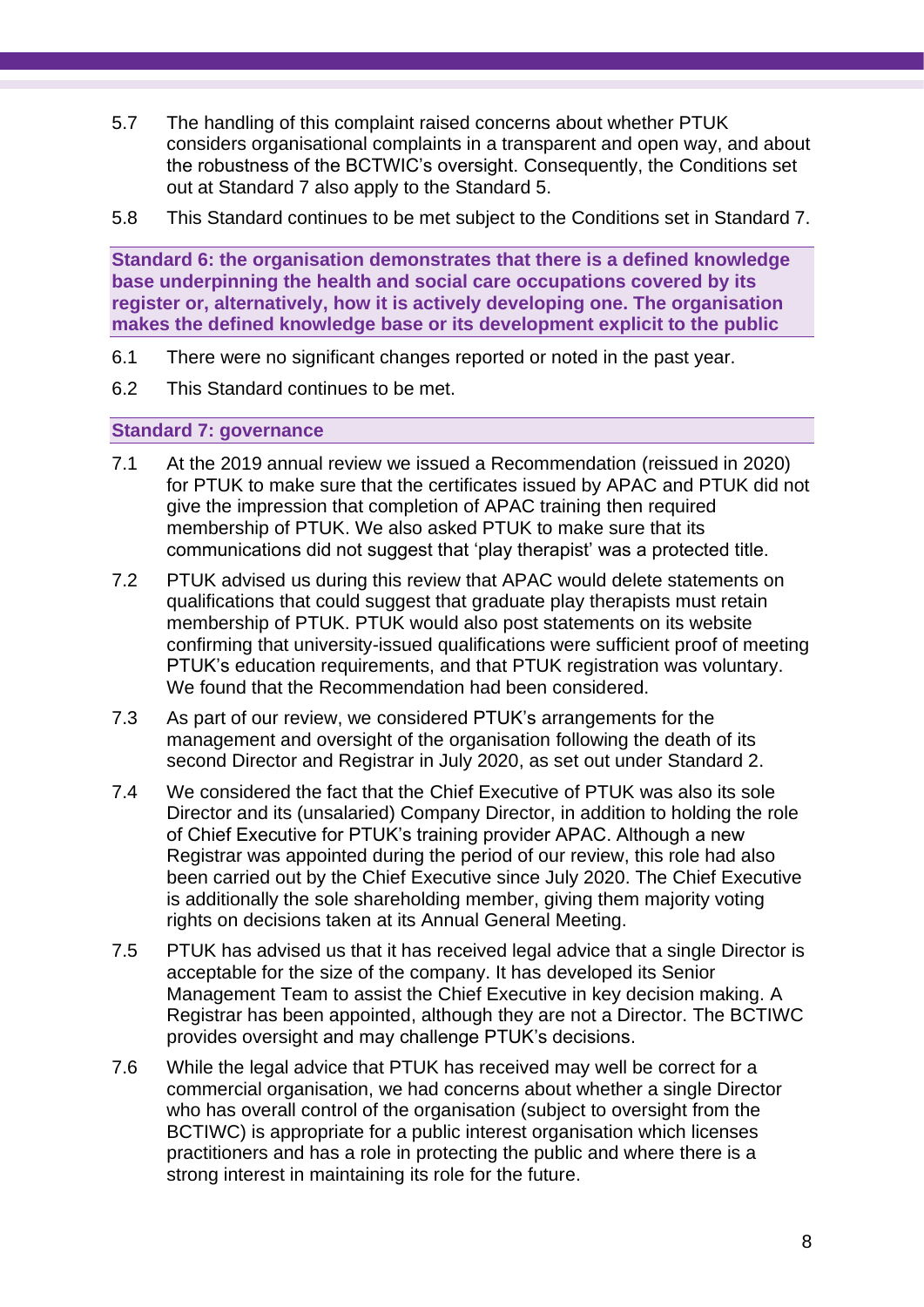- 7.7 We considered the evidence to whether the current arrangements had demonstrated enabled robust leadership and governance, in practice. The handling of a significant organisational complaint as outlined at Standard 5, indicated that challenge to the leadership had not been robust enough.
- 7.8 Aside from this example, the current arrangements for managing the Register may leave PTUK's business continuity vulnerable should the Chief Executive be unable to perform required company functions. PTUK advised that should its Chief Executive leave the post for any reason, a member of its Management Team would be elected as successor by the Team, PTUK's Office Manager and Finance Adviser. The BCTIWC would have a casting vote. The elected officer would take on all current responsibilities as Chief Executive, and shareholder.
- 7.9 We do not know whether any of the Senior Management Team has the skills and experience suitable for the role of Chief Executive, and they are not presently Directors. We think that broadening from a single Director to create a Board of Directors (as stated in its Articles) would strengthen the current leadership, decision-making skills and experience within PTUK. It would mean that there was proper continuity and assurance that the Chief Executive had the appropriate skills. This would reflect good practice in such bodies.
- 7.10 We identified inconsistencies with the naming and description of PTUK's governance arrangements in our review of documents. For example, the Senior Management Team was referred to by different names. This made it difficult to see where responsibilities for key functions lied. Although PTUK had advised its new Registrar had sole responsibility for registration decisions, this was not stated in any procedural documents. We think that this could mean that overall responsibility for registration decisions is unclear for the public, and PTUK's members.
- 7.11 Despite publication of its Articles of Association, the arrangements between BCTIWC and PTUK were also not clear to us from the documents provided and on their websites. For example, it is not clear whether PTUK is required to comply with directives from the BCTIWC. In some cases, BCTIWC is actively involved in decision making, which could present a conflict with its audit role. We think that the relationship between PTUK and BCTIWC, and responsibility for key functions in both these and the APAC, need to be set out clearly and published.
- 7.12 We acknowledge that the past year has been challenging for the PTUK, and that the Chief Executive has overcome difficult circumstances to continue to provide leadership for the Register. However, we believe that stronger arrangements for managing and oversight of the organisation must be made to ensure its continuity as an effective public register and to mitigate impacts should the current Chief Executive leave the post for any reason.
- 7.13 The following Conditions are issued:
	- **Condition One**: Develop contingency plans for the continued operations and leadership of PTUK should the current Chief Executive leave their role. These should include how PTUK will ensure that persons named in the succession plan are equipped for the role of Chief Executive.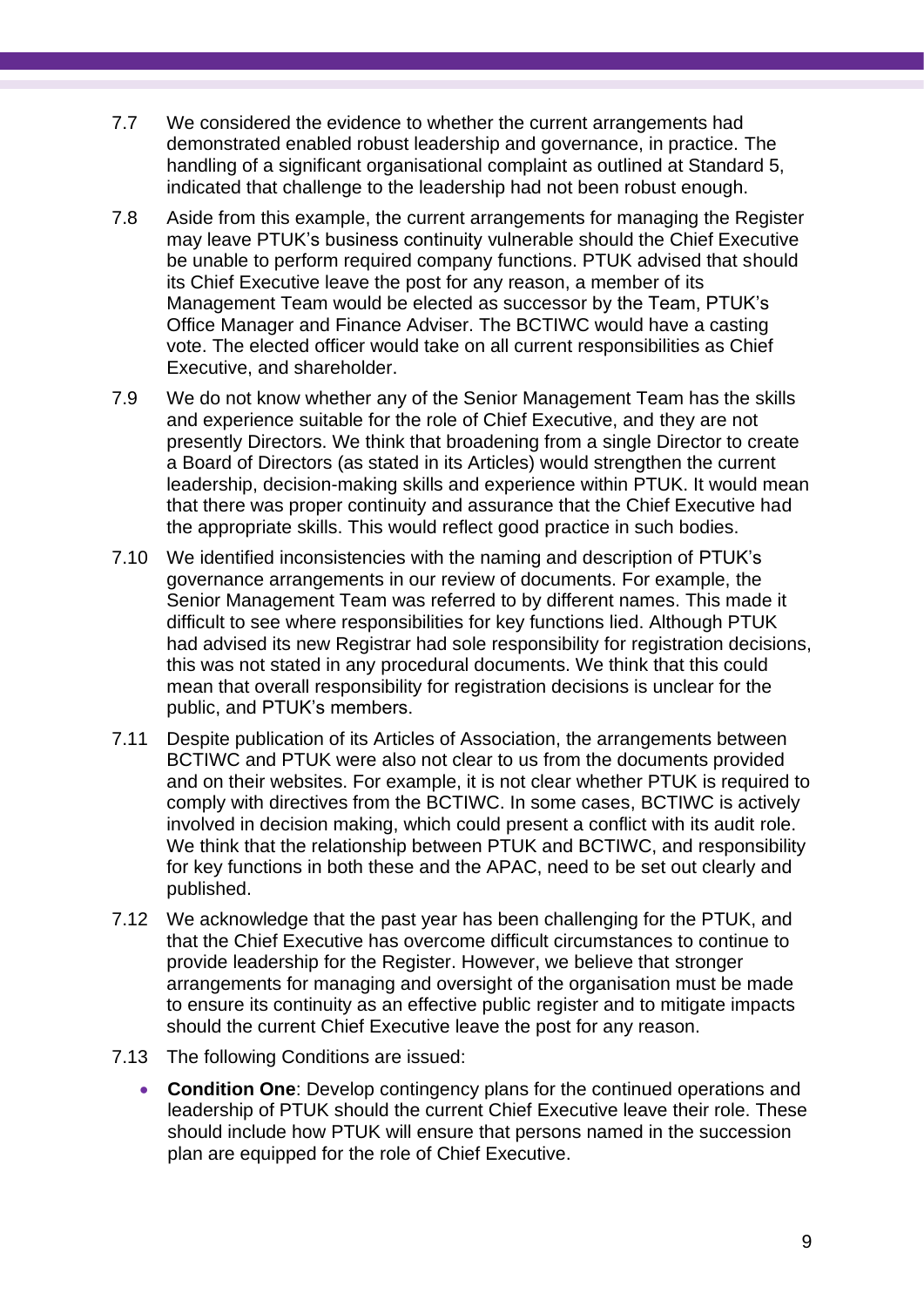- **Condition Two**: Strengthen arrangements for the governance and oversight of leadership decisions affecting PTUK. This could include: expanding the Board of Directors so there is more than one Director; setting out clear delegation of responsibilities and decisions to the Senior Management Team within PTUK's frameworks; enhancing the powers of non-shareholding members at the AGM; and strengthening the independence and robustness of the BCTIWC's oversight of PTUK.
- **Condition Three**: Publish clear details of the relationship between PTUK, APAC and the BCTIWC so that its clear to the public who has ultimate responsibility for key functions and how to raise a concern about any aspect of their work.
- 7.14 PTUK, APAC, and BCTIWC had all recently launched new websites. We will review the updates versions at the next annual review.
- 7.15 We noted that during the Covid-19 pandemic, PTUK had needed to take urgent decisions to address issues such as how play therapy should be practiced. During our review, we identified opportunities for PTUK to engage wider audiences when developing of new policies. In our view it is not sufficient simply to consult practitioners: patients and other stakeholders can have an important role in informing decisions We are issuing the following Recommendation to set this out:
	- **Recommendation 1**: PTUK should identify groups who have a clear interest in its policies and processes and ensure that there are mechanisms to consult and take account of their feedback.
- 7.16 This Standard continues to be met subject to the above Conditions.

#### **Standard 8: setting standards for registrants**

- 8.1 PTUK advised that it had revised its **Safeguarding Policy for registrants**. The policy requires registrants, and their clinical supervisors, to understand the safeguarding procedures of their employers. PTUK highlighted that it runs online meetings for clinical supervisors every three months, at which it issues updated guidance.
- 8.2 PTUK provided Covid-19 guidance to registrants on issues that could impact their indemnity cover. Registrants were encouraged to check whether their insurer required formal risk assessments to be carried out, and if personal protective equipment required approval.
- 8.3 PTUK had also directed registrants to advice produced by the UK Home Office. This included [Prevent](https://www.gov.uk/government/publications/prevent-duty-guidance) training to assist registrants to 'safeguard vulnerable people from being radicalised to supporting terrorism or becoming terrorists themselves' and training on safeguarding matters relating to Female Genital Mutilation (FGM).
- 8.4 This Standard continues to be met.

#### **Standard 9: education and training**

9.1 PTUK registrants may have been trained by PTUK's affiliated training provider, APAC. PTUK accredits the clinical elements of APAC courses to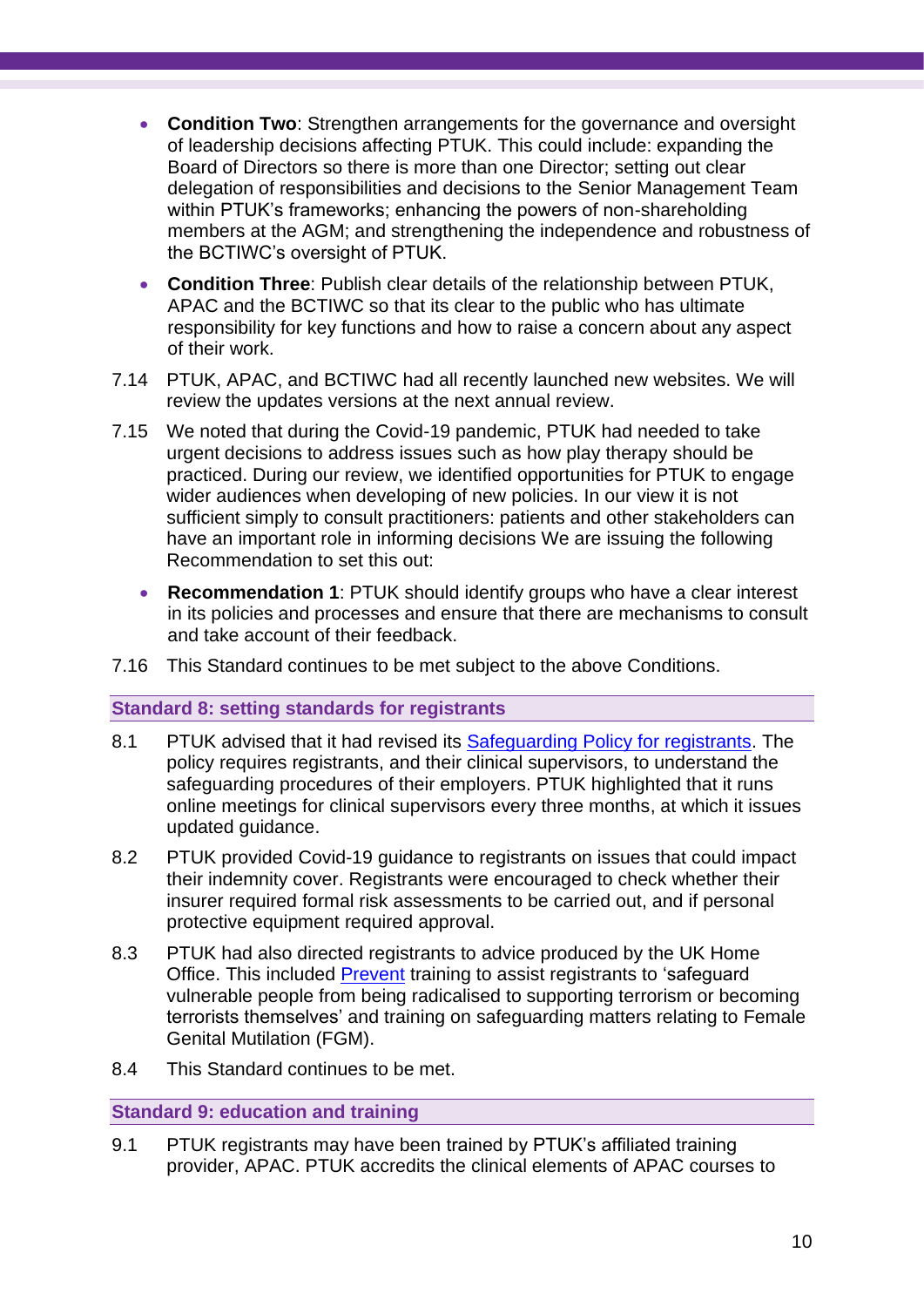ensure training meets its standards. PTUK also determines whether APAC graduates are eligible to join PTUK's register. Due to PTUK's restructure, we checked whether how PTUK was managing potential conflicts of interest.

- 9.2 We noted that APAC courses delivered in the UK are also validated by Leeds Beckett (formerly Leeds Metropolitan) University for academic standards. Leeds Beckett University have revalidated APAC's 'MA in Practiced Based Play Therapy' programme in 2019 for six years. APAC courses delivered through Leeds Beckett University are also checked by external examiners and their reports are published. BCTIWC's scrutiny of this area includes interviews with APAC Course Directors.
- 9.3 We noted some Accredited Registers had used alternate methods of assuring applicants' competence if their training had been disrupted by the Covid-19 pandemic. PTUK had considered such measures, in consultation with the BCTIWC, and had decided not to allow exemptions to its published registration requirements.
- 9.4 This Standard continues to be met.

#### **Standard 10: management of the register**

- 10.1 The Authority considered PTUK's approach to the Covid-19 pandemic at the previous annual review. PTUK had provided further advice to registrants through its website, newsletters, Play for Life quarterly journal, and through Zoom meetings since March 2020. PTUK's Senior Management Team and Chief Executive also provided support.
- 10.2 When considering PTUK's reorganisation and development of its Senior Management Team, the Authority had considered it was not clear who held responsibility for key register functions, such as admissions. This presented a perceived conflict of interest if final decisions on applications were made by PTUK's Chief Executive, who was also Chief Executive of APAC. PTUK advised that during the assessment a new Registrar had been appointed. PTUK confirmed that the Registrar has final authority to accept, refuse, or remove registration from a practitioner, and that appeals or concerns regarding their decisions would be managed by the BCTIWC.
- 10.3 This Standard continues to be met.

#### **Standard 11: complaints and concerns handling**

- <span id="page-10-0"></span>11.1 At the previous annual review, we issued a Recommendation for PTUK to commission an independent review of its complaint processes. The review was to check whether the public might face potential barriers when raising complaints, including whether its processes were clear.
- 11.2 PTUK provided the outcome of its independent review, which had not identified any significant issues. PTUK had implemented the recommendations from the review. The Authority found that the Recommendation had been considered by PTUK.
- 11.3 We checked PTUK's [register website](https://playtherapyregister.org.uk/) as part of our assessment and had difficulty finding information about raising concerns. PTUK have since added a link to PTUK's complaints procedures to the website-footer.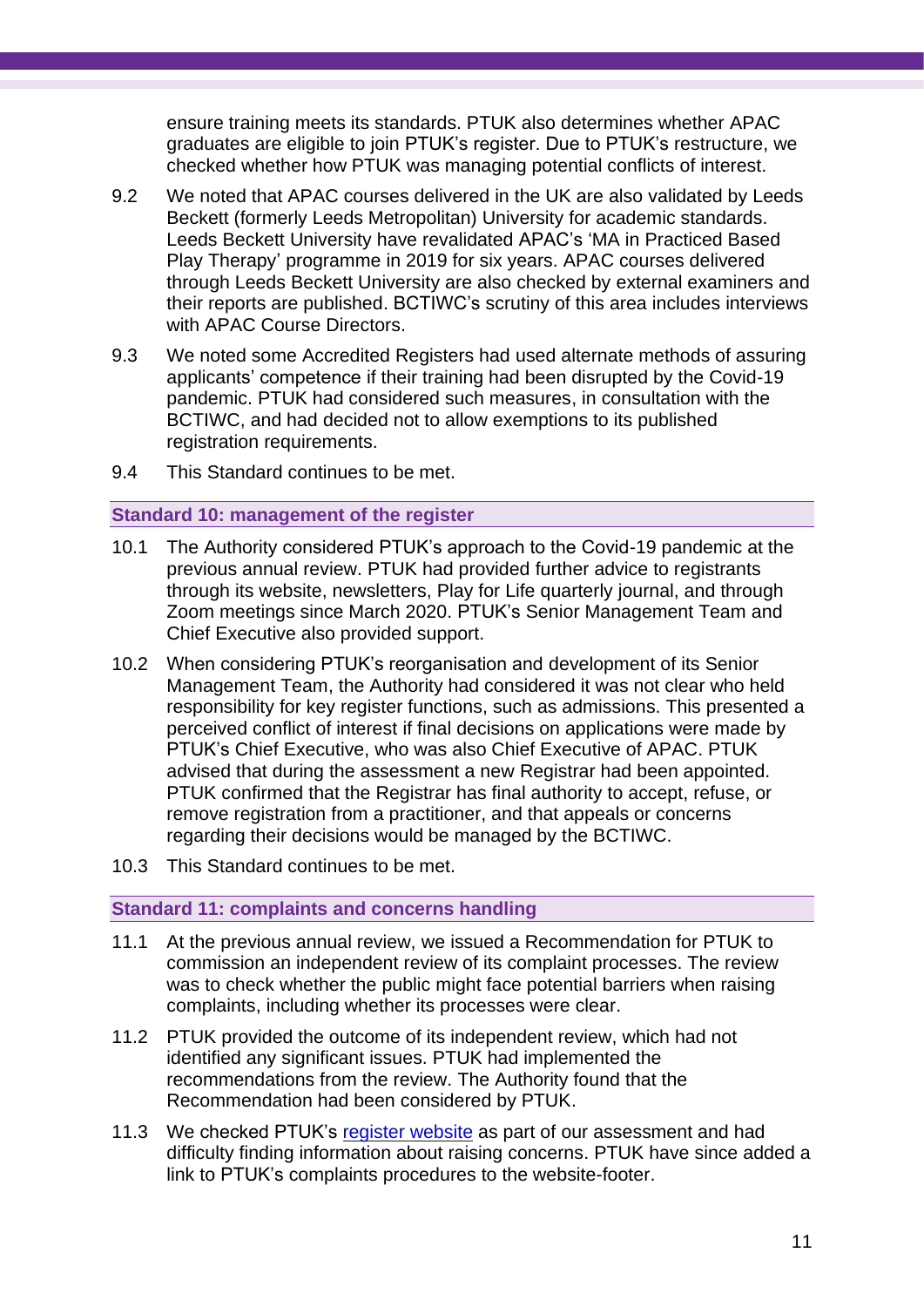- 11.4 As outlined under Standard 5, we received a concern through the Share Your Experience (SYE) process about PTUK's handling of an organisational complaint. PTUK reported, and the BCTIWC confirmed, that the concern had since been resolved successfully to the satisfaction of the complainant.
- 11.5 PTUK provided its ['PTUK Concerns and Compliments Policy'](https://playtherapy.org.uk/wp-content/uploads/2021/06/PTUK-Concerns-and-Compliments-Policy-V2.1docx-1.pdf) policy which describes how compliments and concerns against PTUK registrants and staff will be managed and recorded. PTUK advised that all concerns were recorded internally on its Concerns and Compliments Log.
- 11.6 We noted that PTUK's [complaints processes](https://playtherapy.org.uk/About-PTUK/Complaints/PTUKComplaintProcedures) requires complaints to be 'triaged' by the Chief Executive to determine whether they were suitable for mediation or required formal disciplinary procedures. We considered that the Chief Executive's multiple roles within the organisation could impact on the perceived and actual fairness of PTUK's handling of complaints.
- 11.7 PTUK provided its updated complaints policy which stated that complaints will be recorded and managed by the PTUK Operations Manager. The Chief Executive will initially speak with the person raising the concern, however PTUK's Clinical Team Manager will determine whether mediation or other action is required. The Clinical Team Manager will appoint pre-hearing assessment panels to determine if there are grounds for a hearing and appoint Professional Conduct Panels. Such panels may include PTUK's Chief Executive, the Registrar, the BCTIWC Chair, and a lay person. Appeals against the decisions of PTUK panels will be managed independently by the BCTIWC.
- 11.8 We considered that the BCTIWC's scrutiny of PTUK's complaints handling could be compromised by its involvement in those processes. The BCTIWC Chair will sit on Professional Conduct Panels however appeals of decisions are made to the BCTIWC. The BCTIWC will also report on PTUK's handling of the same concerns.
- 11.9 Condition 2, set out in Standard 7, requires PTUK to strengthen the independence and oversight of the BCTIWC, is also required for Standard 11.

**Share your experience**

- 12.1 We received two submissions to the Share Your Experience (SYE) process.
- 12.2 The first raised a concern about PTUK's communications with a registrant and is addressed earlier in this report.
- 12.3 The second submission was provided by a PTI registrant working overseas. They raised concerned about PTI's handling of a contractual dispute between the registrant and their employer. We noted that as this related to PTI and overseas practitioners, it was outside the remit of the Accredited Registers programme. We asked PTUK if similar concerns by PTUK registrants could be considered within PTUK's Ethical Framework. PTUK confirmed that it could do so and stated that it had provided support to all parties to that dispute.
- 12.4 This Standard continues to be met subject to the Conditions set in Standard 7.